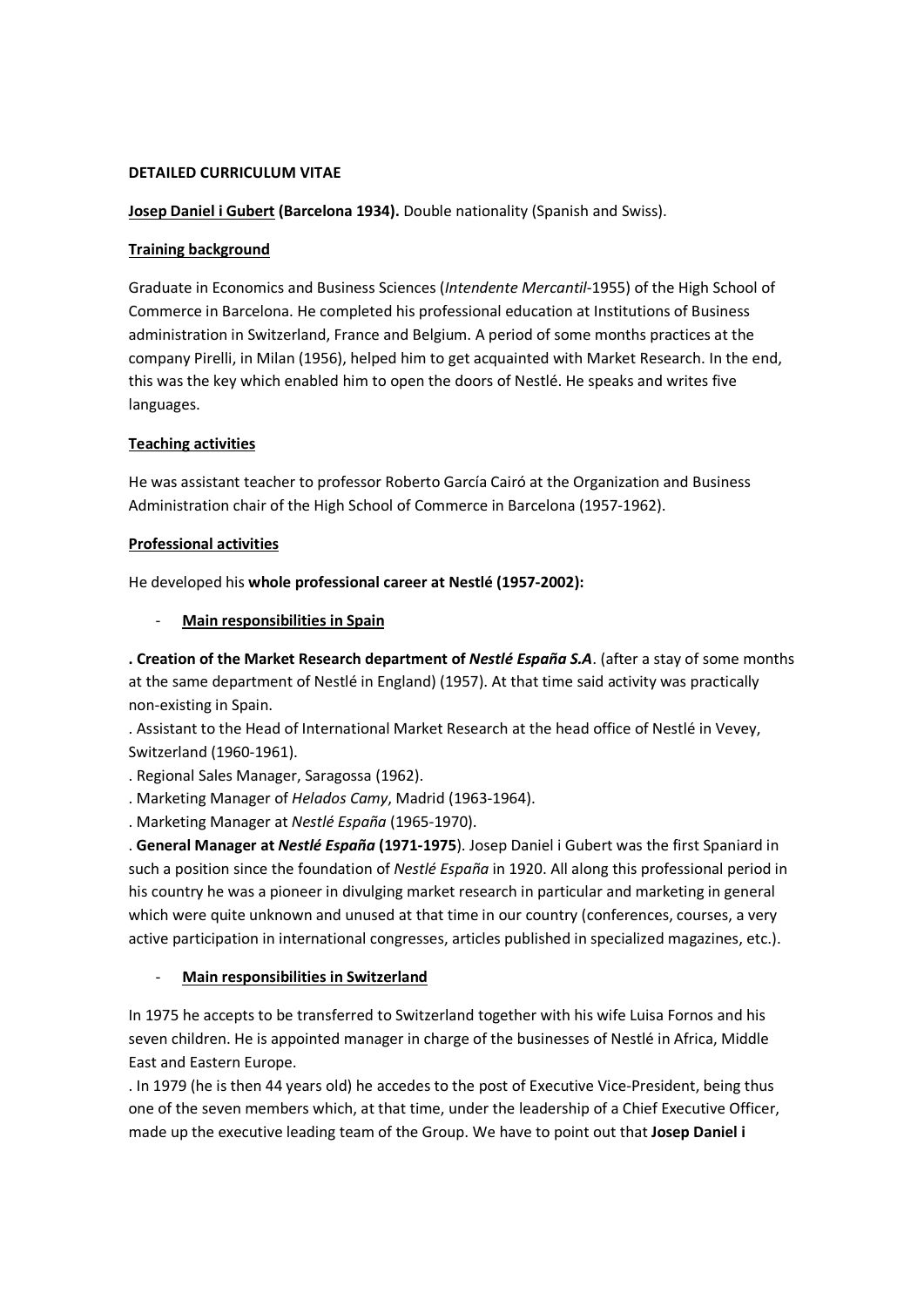#### Gubert was, so far, the first Spaniard ever in such a position (1979-1998).

. All along this long period of 19 years as Executive Vice-President he was also in charge of the markets of Central and South America (1981-1986), Asia and Oceania (1981-1983), as well as the functions of Purchasing of the Group (1986-1997), Exports (1981-1997) and Human Resources and Training (1994-1997). It is evident that some of said responsibilities have coincided in time.

. Josep Daniel i Gubert was also responsible for the non-food participations and businesses of Nestlé (cosmetics and pharmaceutical products). He was a member of the Board of Directors of L'Oréal, Paris (1979-1998), company in the capital of which Nestlé has an important financial participation. During that period he ensured, in the name of Nestlé, the relations with the family Bettencourt which owned, together with Nestlé, the majority of the capital.

. He has also carried out the control of the ophthalmological businesses of Alcon, USA, 100% capital of Nestlé (1986-1997), later on sold to Novartis, and the dermatological business of Galderma, Paris (1981-1998), joint venture 50/50% with L'Oréal before reaching 100% and finally sold to an Investment Fund. These activities were completed during several years with the responsibility of supervising the management by L'Oréal of some former concessionaire businesses of said Company in USA, Canada, Japan and Spain in which, for historical reasons, Nestlé had the majority of the capital.

. Early 1981 and for internal reasons, the Board of Directors of Nestlé S.A. decided to temporarily change (1981-1986) the traditional executive structure of the company. Thus, an Executive Committee of three people managed collectively the world-wide businesses of the Group, instead of a Chief Executive Officer at the head of a number of Executive Vice-Presidents. Josep Daniel i Gubert was one of these three general managers at the top executive level of the Group. During this period he had, under his direct responsibility, the control of some 40% of the turnover and staff of Nestlé (Latin America, Africa, Middle East, Asia and Oceania). Once the reasons for this new managing organization disappeared, the company recovered, in mid 1986, its traditional executive structure.

. Finally he was appointed Chairman of the Board of Directors of Nestlé España S.A. (1996-2002), beyond the date of his retirement (1998) from his executive activities in Vevey.

Along this intense international action of 45 years on the five continents, he has given hundreds of lectures about a large range of subjects focused on the management of food and non-food businesses, especially at the training centers of Nestlé and, as well, at many external institutions in Europe, Latin America and Africa. Moreover, the fact of having lived until today more than 45 years in Switzerland has enabled him to acquire quite deep knowledge of the country, its institutions and its political, economical and social environment. In 2009 José Daniel I Gubert and his wife Luisa obtained the Swiss nationality while keeping the Spanish one.

#### Other activities

At present Josep Daniel i Gubert is Academic Correspondent for Switzerland of the Royal Academy of Economics and Financial Sciences in Spain (since 2001), member of the Council of the Fondation Jean Monnet pour l'Europe, in Lausanne (Switzerland) (since 1987), has been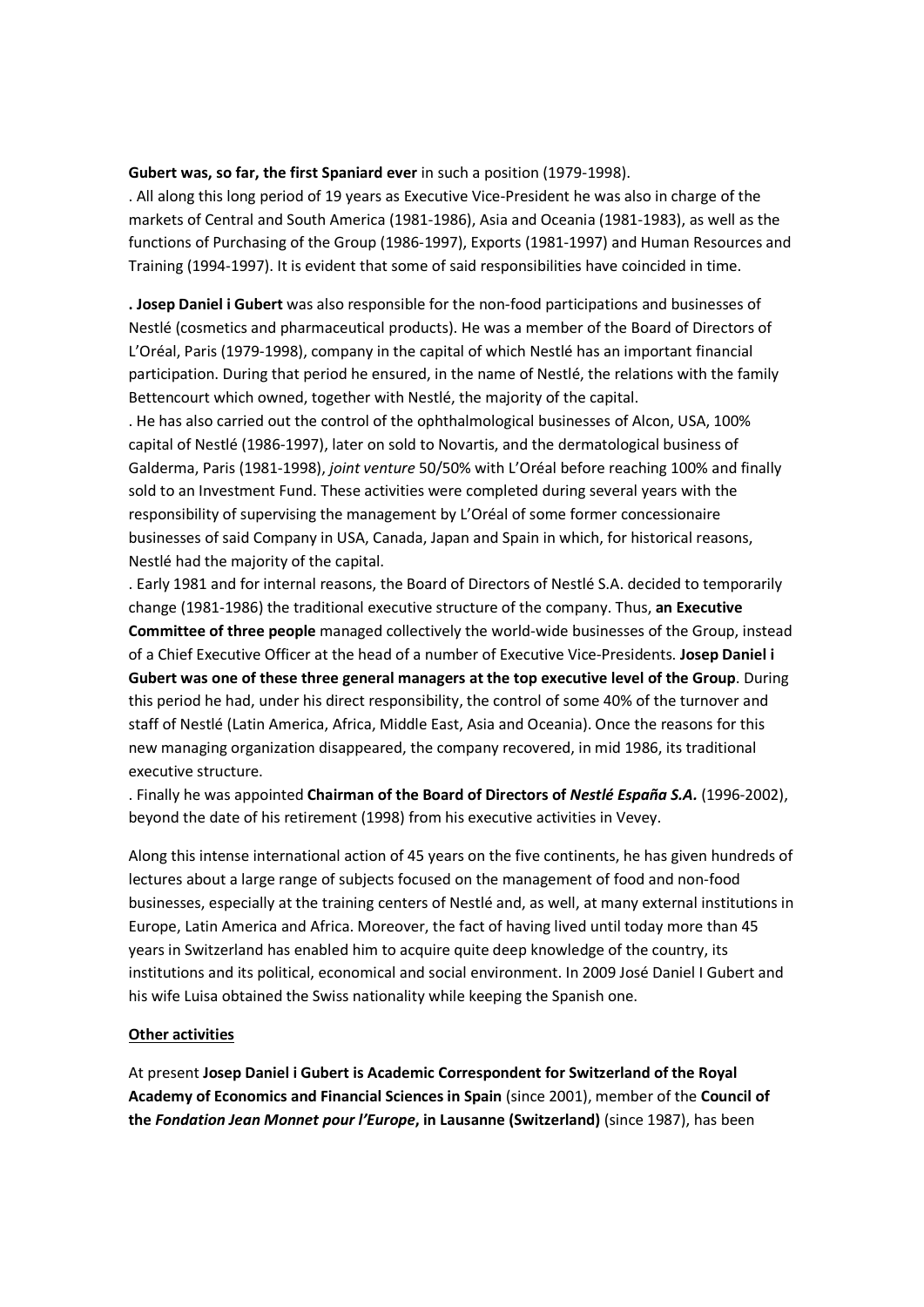member of the Association La Suisse en Europe (since its foundation in 2014 up to 2018) co-founder member and former vice-president of the Aula de Extensión Universitaria en Sant Cugat del Vallès, Barcelona (since 2001). He has been a member of the Advising Council of the University Pompeu Fabra (Faculty of Economics and Commercial Sciences) (2002-2011) and member of the Business Advising Council of the Universidad Abierta de Cataluña (UOC) (2003-2006), among other activities.

### Publications

### .. Books

. In 2014 Josep Daniel i Gubert published the book The European Union and the new generations in Spanish, Catalan, French and English.

. In 2001 he made the entering speech to the Spanish Royal Academy of Economic and Financial Sciences entitled "Creation of jobs with a high added value: the role of Risk Capital companies in the so-called New Economy", pages 7 to 85. Ed. Royal Academy of Economic and Financial Sciences (RACEF).

### .. Collective books

He wrote articles as a contribution to the following collective books:

. De computis et scripturis, paying tribute to Mario Pifarré, with the work "Terrorism against the brand?: causes and solutions", pages 115 to 139. Ed. RACEF (2003).

. The Science of Accounting, paying tribute to Mario Pifarré, with the work "The good corporate management of the stocklisted companies in the pillory: problems, solutions", pages 207 to 222. Ed. University of Barcelona (2005).

. Doctor Luis Pérez Pardo, the geographer, tribute to Luis Pérez Pardo, with the work "A silent revolution: the increase of longevity", pages 63 to 79. Ed. University of Barcelona (2005).

. A constitution for Europe, with the work "Switzerland, the European Union and the Treaty which sets up a Constitution for Europe", pages 35 to 47. Ed. RACEF (2005).

. Spain: Twenty years in the European integration, with the work "Switzerland also contributes to the building-up of Europe", pages 57 to 76. Ed. RACEF (2006).

. The future of the Mediterranean. Solemn session together with the Academy of Sciences and Arts of Montenegro, with the work "Montenegro, Spain and the Mediterranean: opportunities of potentiating what unites us and what could unite us", pages 81 to 90. Ed. RACEF (2009).

. Past and future of the Mediterranean Area. Scientific seminar together with the University of Béjaïa, Algeria, with the work "The role of international institutions with a Mediterranean vocation", pages 57 to 64. Ed. RACEF (2012).